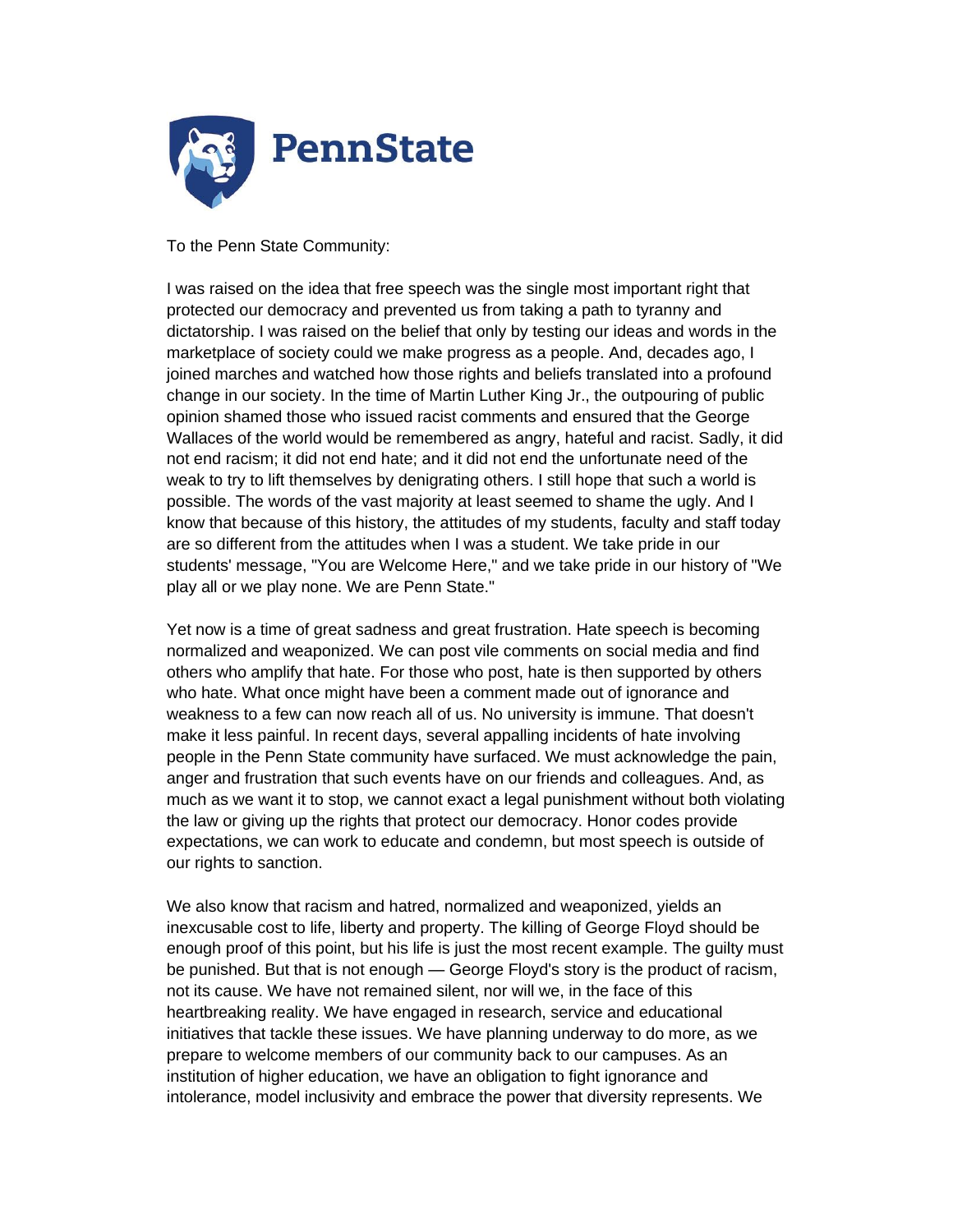must make hate speech and racism ugly again. We can only do that when the voice of Penn State and others is so loud that it is clear that the voices of racism among us are not supported, not part of We Are, and are neither normal nor accepted.

I have read that one of the clear attributes of great leaders is empathy — the ability to place yourself in the shoes of others. Below, I include just one of the many Penn State messages that have gone out to our community; this from a dean to her community. I ask you to please read it, put yourself in her shoes, join me in condemning racism and think about what more our university can do to create change.

## *Dear Dickinson Law Community,*

*I will disclose to you what I am experiencing as a Black woman living through a pandemic that is killing our brothers and sisters, and yes, disproportionately killing our Black brothers and sisters. I will disclose to you what I am experiencing as a wife to an African man and mother to a Black son, fighting the paralysis that handcuffs me when they leave my sight. I will disclose to you what I am feeling as a veteran who has served her country for 27 years because I am a patriot, but hearing a president discount me for my race and my gender. I will disclose to you what I am feeling as the daughter of a dead father who was a police officer who bled blue and perpetrated many of the ills we rebuke in this very moment. I will disclose to you what I am experiencing as a Black woman leading at Penn State Dickinson Law where students, staff, faculty and administrators are working at this very moment to act to support vulnerable members of our community. Today, I am a member of that vulnerable group. And while I would do anything to shield you from this pain, it is likely that you may one day be vulnerable too.*

*I* am exasperated, disconsolate and infuriated by seemingly never-ending acts of *overt and covert racism as well as near impenetrable institutions in American society that build their foundations on the degradation of black bodies and psyches. Racism is an incessant malady and a scourge to all of humanity. In this way, not one of us is safe.*

*All of this said, I stand on the right side of justice knowing who I am and from where I come. I stand on the shoulders of my ancestors who are also your ancestors—the Emmet Tills, the Steven Bikos, the Pauli Murrays, the Frederick Douglasses, the Ida B. Wellses, and on and on. I stand with allies who use their privilege to place a human shield between justice and injustice. I stand up and speak out, knowing that it places me and my beloved family within the sights of those who have lost their humanity. I stand and persevere because to do otherwise would be to give up on humanity and the power and the promise of the rule of law.*

*I will disclose this last truth: I believe in each one of you and your individual and collective abilities to use this moment and the skills you are learning as law students to banish injustice, inequality, racism and sexism. You are the reason I can compartmentalize my fears and bracket my breaking heart. We have the power to*